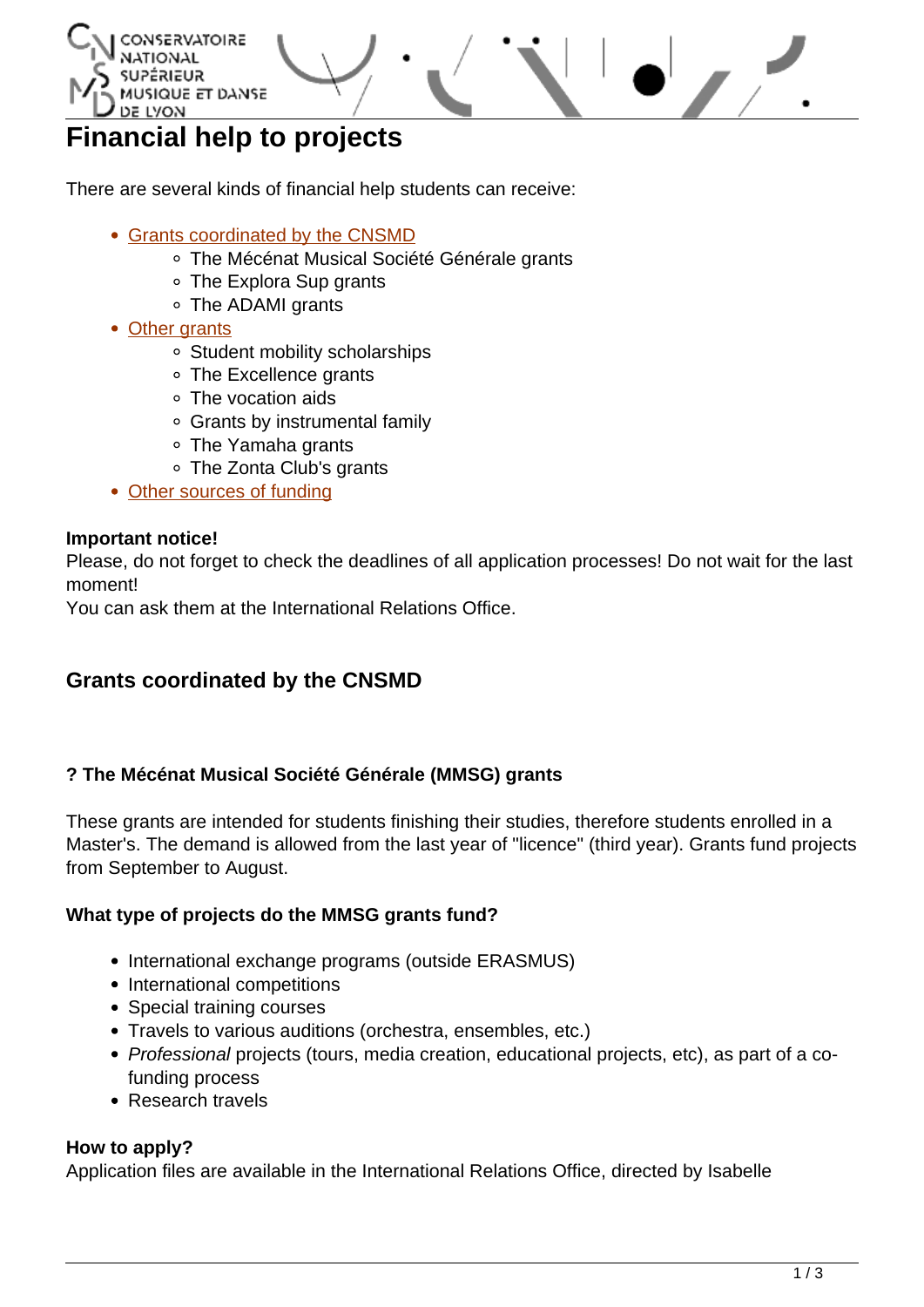

#### Replumaz.

Once a year, the applications are presented to the grant committee, which then chose the projects it is inclined to support.

#### **How much will I receive?**

The amount of the grant is not fixed but decided depending on the project.

Click [here](http://www.mecenatmusical.societegenerale.com/#!/en/) to see the site of the Mécénat.

#### **? The Explora Sup grants**

Click [here](http://www.cnsmd-lyon.fr/fr-2/linternational/bourses-a-la-mobilite) to know more about the mobility help.

#### **? The ADAMI grants**

These individual grants are intended to allow performing artists of the classical and lyric world to follow courses or to gain the means needed for their improvement, their professional integration, the acquisition of new knowledge or the development of their career.

#### **What type of projects do the ADAMI grants fund?**

The demands are mainly about the acquisition or the rental of instruments, the participation in special courses and master-classes in France and abroad, the preparation for international competitions, auditions or recruitments.

The grants are intended for Master's graduate students (in the instrumental, lyric and choral conducting fields) or the previous two years.

#### **How to apply?**

The beneficiaries receive an email from the CNSMD of Lyon with a form they have to fill. Deadlines are usually around May.

# **Other grants**

#### **? Student mobility scholarships**

The [Franco-German Office](http://www.ofaj.org/english-version) and the [DAAD](https://www.daad.de/en/index.html) offer scholarships to help students to come study in Germany outside the ERASMUS plan and to take German language courses.

The [Fulbright](http://www.iie.org/fulbright/) scholarships concern the exchange in the USA.

The OFQJ scholarships help funding exchange studies in Montreal.

#### **? The Excellence grants**